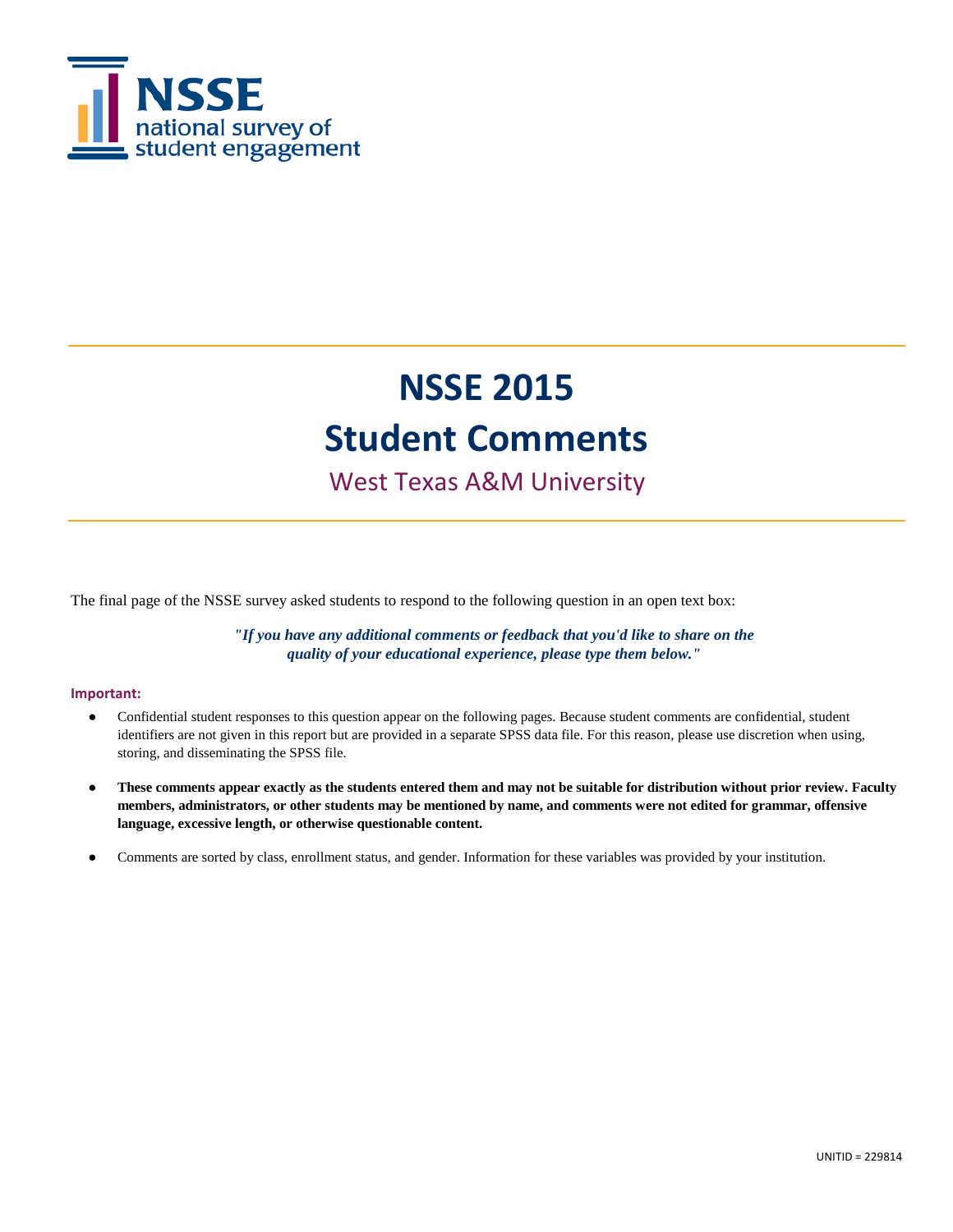

| Class      | <b>Enrollment</b> | Gender | <b>Comments</b>                                                                                                                                                                                                                                                                                                                                                                                                                                                                                                                                                                                                                                                                                                                                                                                                                                                                                                                             |
|------------|-------------------|--------|---------------------------------------------------------------------------------------------------------------------------------------------------------------------------------------------------------------------------------------------------------------------------------------------------------------------------------------------------------------------------------------------------------------------------------------------------------------------------------------------------------------------------------------------------------------------------------------------------------------------------------------------------------------------------------------------------------------------------------------------------------------------------------------------------------------------------------------------------------------------------------------------------------------------------------------------|
| First-year | Full-time         | Female | I put lower marks on things like my thoughts and skills in presentations and interpersonal things or global issues is<br>because my entire 4 years of High School focused almost solely on these things.                                                                                                                                                                                                                                                                                                                                                                                                                                                                                                                                                                                                                                                                                                                                    |
| First-year | Full-time         | Female | I wish that my educational facility would have a better dining facility or at least another dining area that students<br>can eat at. I also wish that the dining facility stay open on the weekends at the same times as during the week for<br>those who live on campus and that the weekend food is not left over food from the weekday. I would also be<br>pleased if, like other colleges, we are able to see that our food is being cooked and not stuff from Aramark. Thank<br>you for reading this and considering my opinion; have a great day!                                                                                                                                                                                                                                                                                                                                                                                     |
| First-year | Full-time         | Female | Please stop sending me emails about these surveys.                                                                                                                                                                                                                                                                                                                                                                                                                                                                                                                                                                                                                                                                                                                                                                                                                                                                                          |
| First-year | Full-time         | Female | I LOVE WT!! GO BUFFS!!                                                                                                                                                                                                                                                                                                                                                                                                                                                                                                                                                                                                                                                                                                                                                                                                                                                                                                                      |
| First-year | Full-time         | Male   | So far my time at West Texas AMU has been great. There are great things going on here at WT and I am excited for<br>my future here. I have been able to interact all kinds of people and it makes me happy to have that opportunity. I am<br>able to engage in new ideas and see that this world is so much bigger than what it seems like in my hometown.                                                                                                                                                                                                                                                                                                                                                                                                                                                                                                                                                                                  |
| First-year | Full-time         | Male   | Educational experience could be prospering if more adequate living conditions on campus were available. The<br>honor program hall, Conner Hall, needs air conditioning, for example. Seriously.                                                                                                                                                                                                                                                                                                                                                                                                                                                                                                                                                                                                                                                                                                                                             |
| First-year | Full-time         | Male   | I would describe my overall experience at WTAMU as ok. While WT seems to be interested in my sucess as a<br>student, I get the impression that they are much more concerned with their public image and their bottom line as an<br>institution. WT's housing strict housing requirements have forced me to drop classes and become a part time<br>student to avoid being required to live on campus. I feel like this has been entirely detrimental to my success as a<br>student. I also feel uncomfortable with the overzealous campus police, in the sense that I feel like they are much<br>more concerned with petty tickets (parking, etc.) than with real issues on campus.                                                                                                                                                                                                                                                          |
| First-year | Full-time         | Male   | I think the academic aspect of my university is appropriate with being at the college level, but<br>involving/introducing possible stress relief opportunities that do not interfere with regular study/homework<br>schedules, might aide in a better academic, and social performance in the majority of enrolled students.                                                                                                                                                                                                                                                                                                                                                                                                                                                                                                                                                                                                                |
| First-year | Full-time         | Male   | :DDDDDDDD                                                                                                                                                                                                                                                                                                                                                                                                                                                                                                                                                                                                                                                                                                                                                                                                                                                                                                                                   |
| Senior     | Full-time         | Female | It is very helpful for my educational experience that I can easily contact and connect with the professors and faculty<br>at the university. They can help me with concerns that I have. That was something I was worried about as a<br>freshmen but thankfully the faculty here are willing to help and are very kind and understanding.                                                                                                                                                                                                                                                                                                                                                                                                                                                                                                                                                                                                   |
| Senior     | Full-time         | Female | After my first year, it seemed like the college as a whole stopped caring about what made the student body happy.<br>All they care about is bringing in new students which is good, but you have to keep the ones you have happy as<br>well. A lot of my friends left after our first year because they weren't pleased with the college as a whole.<br>Lately everything has been under construction on campus and it has been a headache. I can't even go run on the<br>track in the activity center because it has been closed for this semester and most of last semester as well. However,<br>we are still paying to use it when we really can only use half of it most days.<br>They also aren't doing anything to assure the safety of students living in dorms. There have been several reports of<br>sexual assault in the dorms in the last month, but they are not willing to put up cameras at the entrances of these<br>dorms. |
| Senior     | Full-time         | Female | West Texas A&M has an amazing group of professors and an amazing Education program, but lacks a diverse                                                                                                                                                                                                                                                                                                                                                                                                                                                                                                                                                                                                                                                                                                                                                                                                                                     |
|            |                   |        | student body.                                                                                                                                                                                                                                                                                                                                                                                                                                                                                                                                                                                                                                                                                                                                                                                                                                                                                                                               |
| Senior     | Full-time         | Female | I am an online student, which is why I have not participated in events or had many reactions with other students.                                                                                                                                                                                                                                                                                                                                                                                                                                                                                                                                                                                                                                                                                                                                                                                                                           |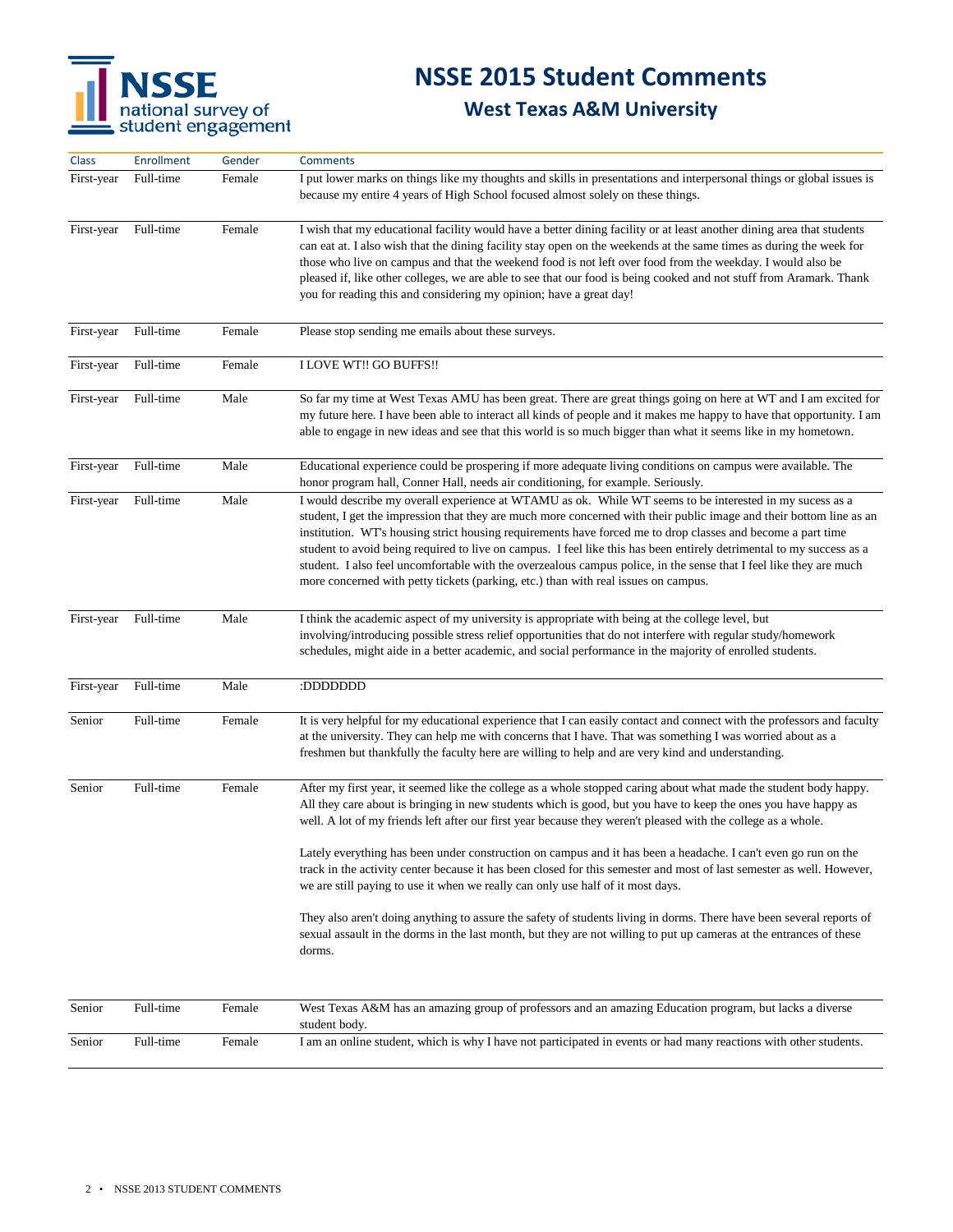

| Class  | <b>Enrollment</b> | Gender | <b>Comments</b>                                                                                                                                                                                                                                                                                                                                                                                                                                                                                                                                                                                                                                                                                                                                                                                                                                                                                                                                                                                                                                                                                                                                                                                                                                                                                                                                                                                                                                                                                                                                                                                                                                                                                                                                                                                                                                                                                                                                                                                                                                                                                             |
|--------|-------------------|--------|-------------------------------------------------------------------------------------------------------------------------------------------------------------------------------------------------------------------------------------------------------------------------------------------------------------------------------------------------------------------------------------------------------------------------------------------------------------------------------------------------------------------------------------------------------------------------------------------------------------------------------------------------------------------------------------------------------------------------------------------------------------------------------------------------------------------------------------------------------------------------------------------------------------------------------------------------------------------------------------------------------------------------------------------------------------------------------------------------------------------------------------------------------------------------------------------------------------------------------------------------------------------------------------------------------------------------------------------------------------------------------------------------------------------------------------------------------------------------------------------------------------------------------------------------------------------------------------------------------------------------------------------------------------------------------------------------------------------------------------------------------------------------------------------------------------------------------------------------------------------------------------------------------------------------------------------------------------------------------------------------------------------------------------------------------------------------------------------------------------|
| Senior | Full-time         | Female | I'm an online student so my campus activity will skew results.                                                                                                                                                                                                                                                                                                                                                                                                                                                                                                                                                                                                                                                                                                                                                                                                                                                                                                                                                                                                                                                                                                                                                                                                                                                                                                                                                                                                                                                                                                                                                                                                                                                                                                                                                                                                                                                                                                                                                                                                                                              |
|        |                   |        | Can the professors make sure the correct books are listed prior to class starting? Also, make note if e-books will<br>work for the course or if a "new" version is required. The cost of text books can be reduced if they look at<br>economical alternative from a students position. I am out of state and have to order text books. There have been<br>several issues with incorrect textbooks listed in mybuff, "new" versions required yet never used (the coursemate or<br>online access code for the new text.)                                                                                                                                                                                                                                                                                                                                                                                                                                                                                                                                                                                                                                                                                                                                                                                                                                                                                                                                                                                                                                                                                                                                                                                                                                                                                                                                                                                                                                                                                                                                                                                      |
| Senior | Full-time         | Female | I've learnt a lot here in WT. It's been a wonderful educational experience here as an international student athlete.                                                                                                                                                                                                                                                                                                                                                                                                                                                                                                                                                                                                                                                                                                                                                                                                                                                                                                                                                                                                                                                                                                                                                                                                                                                                                                                                                                                                                                                                                                                                                                                                                                                                                                                                                                                                                                                                                                                                                                                        |
| Senior | Full-time         | Female | As a student that lived off-campus, it was hard to be involved in campus activities. Having the opportunity to join<br>groups off-campus may have been a nice way to be involved without having to go to campus.                                                                                                                                                                                                                                                                                                                                                                                                                                                                                                                                                                                                                                                                                                                                                                                                                                                                                                                                                                                                                                                                                                                                                                                                                                                                                                                                                                                                                                                                                                                                                                                                                                                                                                                                                                                                                                                                                            |
| Senior | Full-time         | Female | I have had a great experience here. The road to get to graduation is ridiculous and most students are in student debt<br>when they finally get out. That is not just here at this school. This school needs to have better advisors I honestly<br>have had only one great advisor. So many of them steer you into the wrong direction and put you in classes that<br>don't count toward your degree or just stick you in one so they can fill it. It is wrong for someone to just "make up"<br>a class because they feel like it and it be required. Also, several online class professors do not care if we pass or fail<br>or if we even learn the material. I have had one online class that the professor actually cares and it is in my<br>Education degree. The whole experience has been good but there are just some specific instances where you can see<br>that the college process is all about money and not about students graduating and that is not just here it is<br>everywhere. The faculty here are very caring and want you to learn and pass.                                                                                                                                                                                                                                                                                                                                                                                                                                                                                                                                                                                                                                                                                                                                                                                                                                                                                                                                                                                                                                          |
|        |                   |        |                                                                                                                                                                                                                                                                                                                                                                                                                                                                                                                                                                                                                                                                                                                                                                                                                                                                                                                                                                                                                                                                                                                                                                                                                                                                                                                                                                                                                                                                                                                                                                                                                                                                                                                                                                                                                                                                                                                                                                                                                                                                                                             |
| Senior | Full-time         | Female | Overall, I would say that I have had a very positive educational experience. I would not trade it for anything. I<br>know there are people that would kill to have to educational opportunities that I have had, and I am very blessed to<br>be where I am and be doing the things I am doing.                                                                                                                                                                                                                                                                                                                                                                                                                                                                                                                                                                                                                                                                                                                                                                                                                                                                                                                                                                                                                                                                                                                                                                                                                                                                                                                                                                                                                                                                                                                                                                                                                                                                                                                                                                                                              |
| Senior | Full-time         | Female | I think there is a lot of growing to do at this school. Honestly, had I known that I would be in my last semester of<br>school and still feel as though the education department and advising services were unable to help me, I would have<br>left after my first semester. The only reason I figured out what state tests I need to pass to be highly certified and<br>where to apply for them is through my own research and calling several outside sources. The department head and<br>anyone else always pushed me aside because "we are not familiar with the special education program." There needs<br>to be someone taking care of this section of the education department! A lot of us are being crammed into<br>observation hours and many of us will have to take three or more courses DURING our student teaching because<br>when we asked how to get our hours done, we were told "not to worry about it." Now we are being punished for it.<br>This may only be happening in my field of study, but it does concern me. My little sister who wants to be a general<br>education teacher asked me about the program. I suggested that she go to a junior college and wait to see if there<br>are some major changes made in the next few years at my school. If changes are not made, I will tell her not to go<br>unless she thinks she can figure out what classes to take, how to sign up for appropriate things, and how to get<br>graduated on her own.<br>The professors who are not part of advising are extremely helpful in what knowledge they do have. They are always<br>seeking new information for us; however, most times it does not relate to the special education degree program.<br>This cannot be helped, for they are not informed either.<br>Something else that concerned me was I had one class that was offered on campus related directly to special<br>education. Everything else was only offered online. I feel like I missed a huge part of my education because we<br>were given written assignments to do that were repeated each semester in each class. |
| Senior | Full-time         | Female | Most of the educators at this institution are phenomenal mentors, teachers, coaches, and advisors. There are always<br>a few that are horrible. I have had them and will be sad to have to take them again for another coarse because they<br>are the only professor available. Seriously, English should be taught by someone who's English is proficient.<br>Special Ed programs should not be all online with the exception of two classes. I take several EC-6 Generalist<br>classeswhy can't mine be in house? Why are their books the most outdated of all the text books and their field<br>changes even more than the basic general education concepts do. My still asked question- is half this relevant or do<br>I find out I could have done all this on my own.                                                                                                                                                                                                                                                                                                                                                                                                                                                                                                                                                                                                                                                                                                                                                                                                                                                                                                                                                                                                                                                                                                                                                                                                                                                                                                                                 |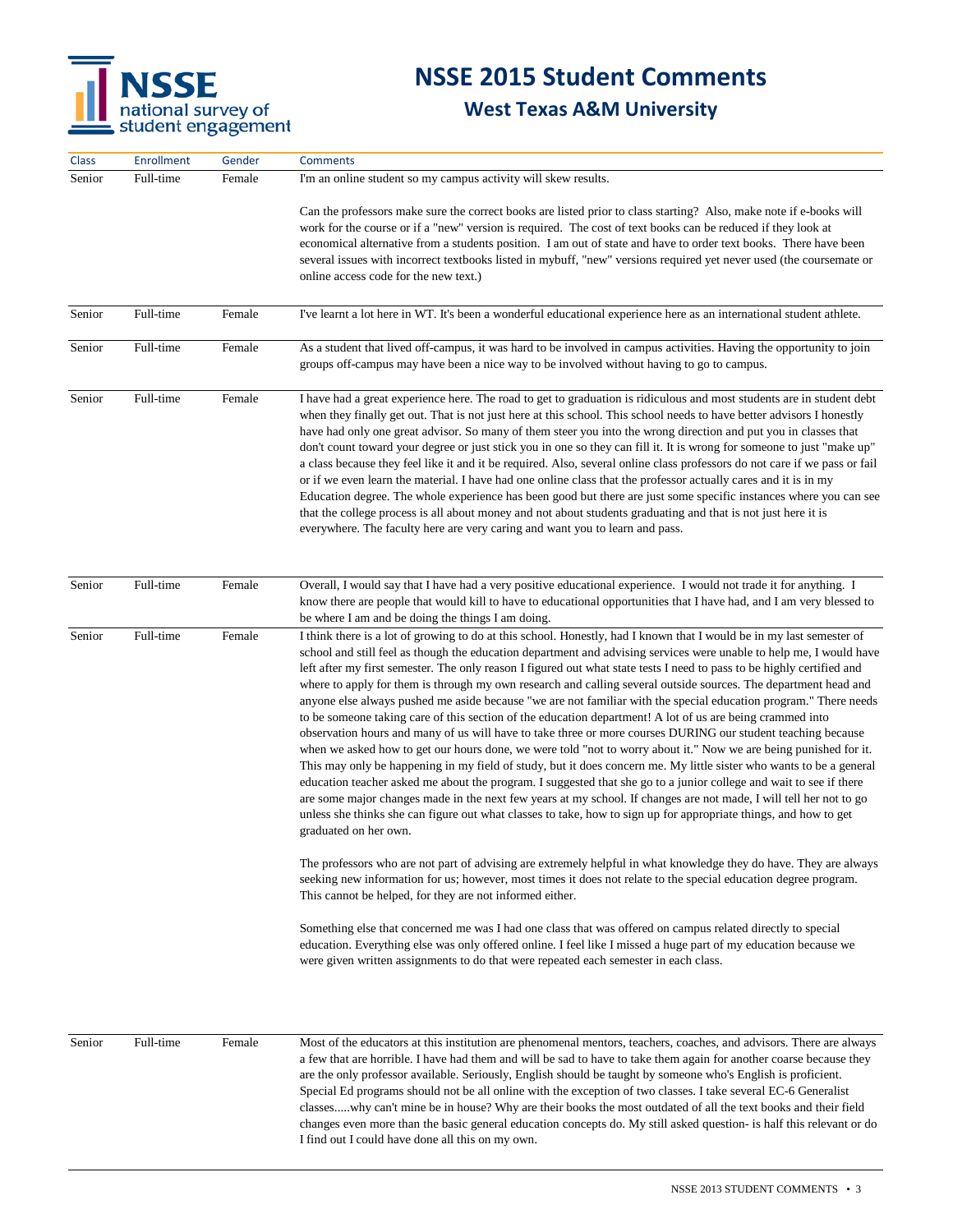

| Class  | <b>Enrollment</b> | Gender | <b>Comments</b>                                                                                                                                                                                                                                                                                                                                                                                                                                                                                                                                                                                                                                                                                                                                                                                                                                                                                                                                                                                                                                                                                                                                                                                                                                                                                                                                                                                                                                                                                                                                                                                                                                                                                                                                                                                                                                                                                                                                                                                                                                                                                                                                                                                                                      |
|--------|-------------------|--------|--------------------------------------------------------------------------------------------------------------------------------------------------------------------------------------------------------------------------------------------------------------------------------------------------------------------------------------------------------------------------------------------------------------------------------------------------------------------------------------------------------------------------------------------------------------------------------------------------------------------------------------------------------------------------------------------------------------------------------------------------------------------------------------------------------------------------------------------------------------------------------------------------------------------------------------------------------------------------------------------------------------------------------------------------------------------------------------------------------------------------------------------------------------------------------------------------------------------------------------------------------------------------------------------------------------------------------------------------------------------------------------------------------------------------------------------------------------------------------------------------------------------------------------------------------------------------------------------------------------------------------------------------------------------------------------------------------------------------------------------------------------------------------------------------------------------------------------------------------------------------------------------------------------------------------------------------------------------------------------------------------------------------------------------------------------------------------------------------------------------------------------------------------------------------------------------------------------------------------------|
| Senior | Full-time         | Female | I am a graduate student with an undergraduate degree in social sciences. These professors, along with my<br>communication professors are VERY apt to here our opinions and discuss real issues on race, sexuality, and all<br>other issues that cause differences between people. WT truly has the best faculty I have ever encountered! I am so<br>proud to say that I am a graduate of WT and that I have had the honor to work with such wonderful professors and<br>all the other staff we have on campus!                                                                                                                                                                                                                                                                                                                                                                                                                                                                                                                                                                                                                                                                                                                                                                                                                                                                                                                                                                                                                                                                                                                                                                                                                                                                                                                                                                                                                                                                                                                                                                                                                                                                                                                       |
| Senior | Full-time         | Female | The Science building at this school is in worse physical condition than some meth labs. Large amounts of money<br>have been spent on trivial aspects such as athletic locker rooms. I feel that by doing this, WT has announced<br>"Athletics are more important to this school than science"-which is the reason that I do not enjoy attending this<br>school. The only reason why I am attending this school is because it is the only institution that I can attend for free,<br>which is sad. Students are supposed to be the products of a school, not customers. The students at WT are<br>customers and the quality of their education reflects this. I am ashamed to go to this school.                                                                                                                                                                                                                                                                                                                                                                                                                                                                                                                                                                                                                                                                                                                                                                                                                                                                                                                                                                                                                                                                                                                                                                                                                                                                                                                                                                                                                                                                                                                                      |
| Senior | Full-time         | Male   | The educational experience here at WTAMU, has been quite awful. 1: the staff faculty of the school does not take<br>the students into consideration, they often screw over the students at every turn, the faculty do not taken in to<br>account or work with though whom have special needs, I.E disabilities and so forth. The places for students to<br>help them in certain areas of study are pointless. The school does not help or do they care for the students for which<br>they have the responsibility to one, follow the regulations and bi-laws of the school, in order to meet the needs of<br>the students. The school disrespected and harassed Veterans of the armed forces consistently. the faculty fails<br>students when a student was given a essay assignment that based on a opinionated question. lack of funding for<br>students whom seek to study aboard or conduct research projects, instead the school miss uses funds for other<br>"PROJECTS" that do not the departments or students the money to help them gain knowledge or the research that<br>the students want. the graduate program is a joke, for example most departments have a graduate program but it is<br>all independent study, the school dose not offer or plan on opening up any graduate programs that would give a<br>student the education that they are seeking and paying for. The schools "REC" fund is constantly raised for the<br>school to spend it on things that students do not go to or use. half if not most of the schools activities are not known<br>to the student body or cancelled. Faculty at the school play favorites with students, some have been know to sleep<br>with students, the schools athletic department openly meets with students out side of class with out a school<br>function and do so in a inappropriate manner. There is not on thing positive about this school, no good education<br>is taught here, nothing that would show students how the real world operations or is. No skill or knowledge that can<br>be taken away, they are been students that drop out be cause of the known- bad treatment they have been or had<br>received from the schools faculty and staff members. |

| Senior | Full-time | Male | Liberate East Prussia!                                                                                                                                                                                                                                                                                                                                                                                                                                                                                                                                                                                                                                                                                                                                                                                                                                                                                                                                                                                                                            |
|--------|-----------|------|---------------------------------------------------------------------------------------------------------------------------------------------------------------------------------------------------------------------------------------------------------------------------------------------------------------------------------------------------------------------------------------------------------------------------------------------------------------------------------------------------------------------------------------------------------------------------------------------------------------------------------------------------------------------------------------------------------------------------------------------------------------------------------------------------------------------------------------------------------------------------------------------------------------------------------------------------------------------------------------------------------------------------------------------------|
| Senior | Full-time | Male | As an adult white christian heterosexual male I felt there was no way for me to answer any of the societal/cultural<br>questions without being stereotyped or discriminated against. I have no problem with other races, cultures, sexual<br>orientations, or religions. However, I do feel like this survey is a shinning example of a tool designed to promote<br>reverse discrimination. The sins of previous generations are not my sins.                                                                                                                                                                                                                                                                                                                                                                                                                                                                                                                                                                                                     |
| Senior | Full-time | Male | As a student pursuing music education, none of my classes were ever electives. Every single one was required. To<br>me this was kind of a blessing and a curse, with everybody else all over campus, perhaps excluding nursing majors,<br>taking a bare minimum and being in college for college. I don't expect myself to understand difficult science or<br>architecture, but I would appreciate it so much if the rest of my idiot college peers would at least try to understand<br>that as a music major, my time is extremely vital. And when you say that "its only playing an instrument" it really is<br>much more than that. It's history, theory, conducting, teaching students, and being a professional at your<br>instrument, which you have to do everyday. So excuse me for taking a small stand for music education students,<br>just give me some credit for busting my ass for four years and becoming a world champion at it in the process.<br>Check out the 2014 Blue Devils Drum and Bugle Corps, you'll educate yourself. |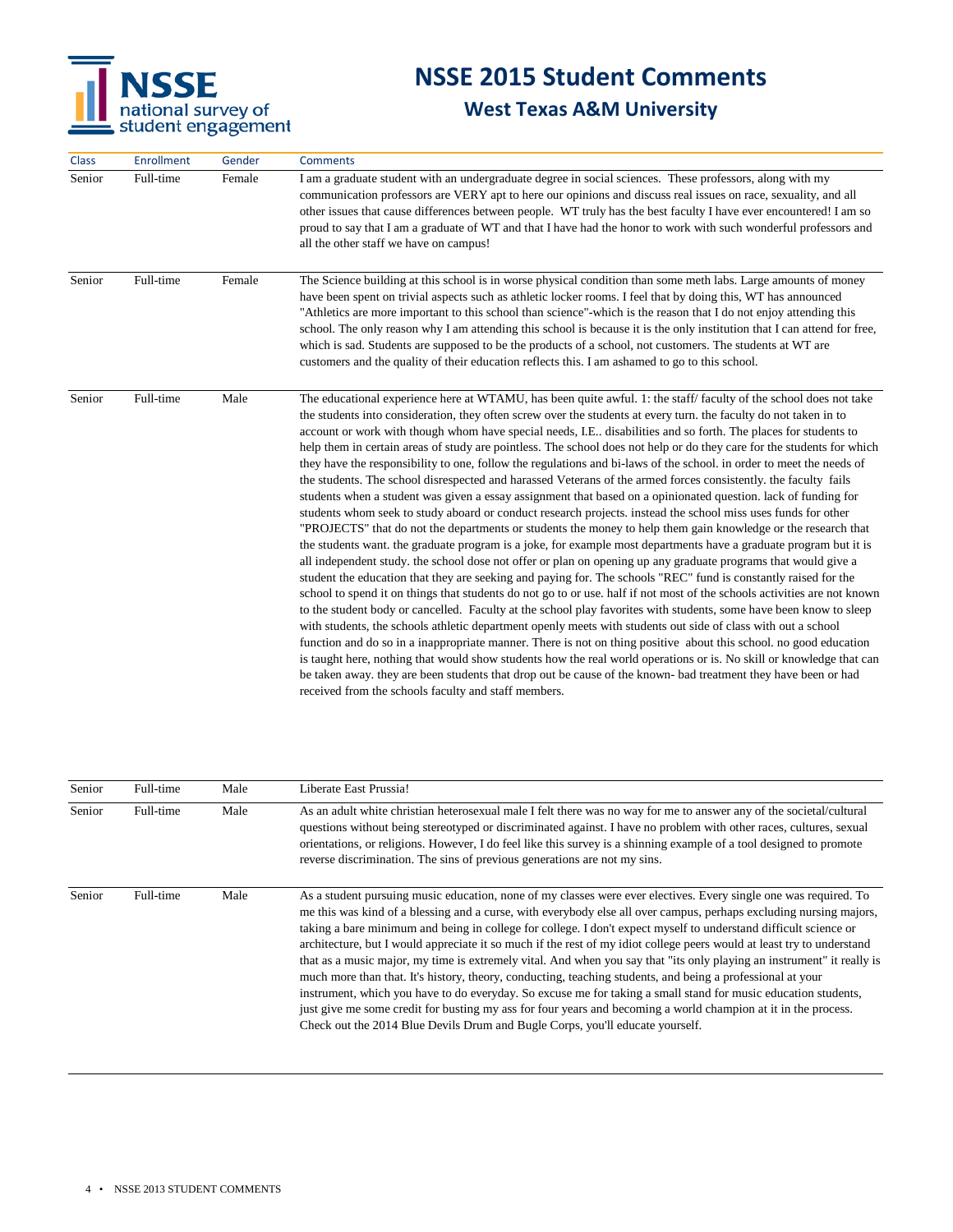

| <b>Class</b> | <b>Enrollment</b> | Gender | <b>Comments</b>                                                                                                                                                                                                                                                                                                                                                                                                                                                                                                                                                                                                                                                                                                                                                                                                                                                                                                                                                                                                                                                                                                                                                                                                                                                                                                                                                                                                                                      |
|--------------|-------------------|--------|------------------------------------------------------------------------------------------------------------------------------------------------------------------------------------------------------------------------------------------------------------------------------------------------------------------------------------------------------------------------------------------------------------------------------------------------------------------------------------------------------------------------------------------------------------------------------------------------------------------------------------------------------------------------------------------------------------------------------------------------------------------------------------------------------------------------------------------------------------------------------------------------------------------------------------------------------------------------------------------------------------------------------------------------------------------------------------------------------------------------------------------------------------------------------------------------------------------------------------------------------------------------------------------------------------------------------------------------------------------------------------------------------------------------------------------------------|
| Senior       | Full-time         | Male   | If I had known the quality of teachers and job training this college offered were so low, I would of made sure to go<br>to a different college. There is the matter of MATH teachers who use their tenure as an excuse to be arrogant and<br>non-caring of students needs. As a matter of fact, this professor makes it clear that you bug HIM. I can't believe the<br>college would allow him to work there and call themselves an educational institution. I find it sad that being in<br>Education the college says we have to know how to make lesson plans for going into the field, yet they have never<br>once sat and shown us how to write one. They have mentioned it exists, but we have never been shown by one<br>education professor how to write one. Furthermore, the priorities of this college seem to be more about money than<br>about students, too many professors instead of accepting the times they are wrong accuse students of being liars and<br>difficult. I have personally witnessed this on more than one occasion, and yet nothing was ever done to help the<br>student. There are too many professors getting paid to do nothing at this college and we pay them between 3000 to<br>7000 dollars a semester. I should of went to a more prestigious college and not attended this particular one. I'll be<br>glad when I get out of here because I won't have to worry about the next professor short-changing me. |

| Senior | Full-time | Male | I believe as a communication major, I am very well rounded on most of the topics that are talked about. Other<br>majors might not be as well rounded on said topics.                                                                                                                                                                                                                                                                                                                                                                                                                                                                                                                                                                                                                                                                                                                                                                                                                                                                                                                                                                                                                                                                                                                                                                                                                                                                                                                                                                                                                                                                                                                                                                                                                                                                                                                                                                                                                                                                                                                                                                                                                                                                                                                                                                                                                                                                                                                                                                                                                                       |
|--------|-----------|------|------------------------------------------------------------------------------------------------------------------------------------------------------------------------------------------------------------------------------------------------------------------------------------------------------------------------------------------------------------------------------------------------------------------------------------------------------------------------------------------------------------------------------------------------------------------------------------------------------------------------------------------------------------------------------------------------------------------------------------------------------------------------------------------------------------------------------------------------------------------------------------------------------------------------------------------------------------------------------------------------------------------------------------------------------------------------------------------------------------------------------------------------------------------------------------------------------------------------------------------------------------------------------------------------------------------------------------------------------------------------------------------------------------------------------------------------------------------------------------------------------------------------------------------------------------------------------------------------------------------------------------------------------------------------------------------------------------------------------------------------------------------------------------------------------------------------------------------------------------------------------------------------------------------------------------------------------------------------------------------------------------------------------------------------------------------------------------------------------------------------------------------------------------------------------------------------------------------------------------------------------------------------------------------------------------------------------------------------------------------------------------------------------------------------------------------------------------------------------------------------------------------------------------------------------------------------------------------------------------|
| Senior | Full-time | Male | I don't know if college has always been this easy, but I doubt it because the education taught here is a joke. I cannot<br>comprehend how people fail classes aside from not participating. The students here would not have been able to<br>pass the English class I had in 8th grade. We evidently need to do away with standardized testing before we drive<br>ourselves back into the Stone Age. Students today seem ignorant, and have no work ethic. Why it takes people<br>more than four years to finish befuddles me. I have had no issue graduating in two years, been accepted into four<br>honor societies, and graduating with honors. All it cost me was effort and quite a few sleepless nights. The faculty<br>is great for the most part, most consider me a peer. And the professors concur with my assessment that kids come<br>out of school unprepared. Not only has teaching the test done a disservice to them, but also to our society and<br>country. It is scary to think that someone from the standard age student here will ever be in the military, be an<br>officer, or more importantly run this country. The students tend to expect the professors to give extensions. One<br>professor was explaining how she was the only professor who expected students to turn in paperwork by the<br>assigned time at the Master's level. College has been turned into a joke, not everyone needs it, when the standards<br>get lowered, it does not do anyone a favor. College is no more than greed now. The prices go up. Sure, they ask<br>students what they think. When someone's parents are paying for it, of course they do not mind the price hike. The<br>price of college has risen exponentially since the 1990s, the value of the dollar down. When the big picture is<br>looked at, college is probably the worst investment to bet on. Too many people who should not have degrees do,<br>leaving people with a PhD serving coffee at Starbucks. Would I be attending college here if the VA GI Bill was not<br>paying for it? No. As far as I am concerned, It is a piece of paper that means nothing these days. It is filling a spot<br>for a check mark, no different than what a high school diploma was twenty years ago. Many professors are are too<br>busy pushing agendas to make people socialist democrats. Having people indoctrinating people with this sewage<br>and preaching how bad whites are is killing the country. Reflecting on all the liberal filth I have heard spewed here<br>just assured me that No, I would not attend college here. |
|        |           |      |                                                                                                                                                                                                                                                                                                                                                                                                                                                                                                                                                                                                                                                                                                                                                                                                                                                                                                                                                                                                                                                                                                                                                                                                                                                                                                                                                                                                                                                                                                                                                                                                                                                                                                                                                                                                                                                                                                                                                                                                                                                                                                                                                                                                                                                                                                                                                                                                                                                                                                                                                                                                            |

| Senior | Full-time | Male | meow                                                                                                                                                                                                                                                                                                                                                                                                                                                                                                                            |
|--------|-----------|------|---------------------------------------------------------------------------------------------------------------------------------------------------------------------------------------------------------------------------------------------------------------------------------------------------------------------------------------------------------------------------------------------------------------------------------------------------------------------------------------------------------------------------------|
| Senior | Full-time | Male | Tyler Gibson                                                                                                                                                                                                                                                                                                                                                                                                                                                                                                                    |
| Senior | Full-time | Male | I am an engineering major that transferred to TX from CA and had most of my degree complete. Some of these<br>questions I answered the best I could but keep in mind I have only attended this university since August of last year.                                                                                                                                                                                                                                                                                            |
| Senior | Full-time | Male | My educational experience has been very decent overall. The professors are all accommodating. The comm.<br>professors are above and beyond. It can be hard to attend events sometimes if its not part of a certain organization<br>or club. What the students want needs to be taken into better consideration by the Chancellor, the board, and the<br>President. Our college really needs some things, and the students need to be heard more as well. The university is<br>very close to becoming great but needs some work. |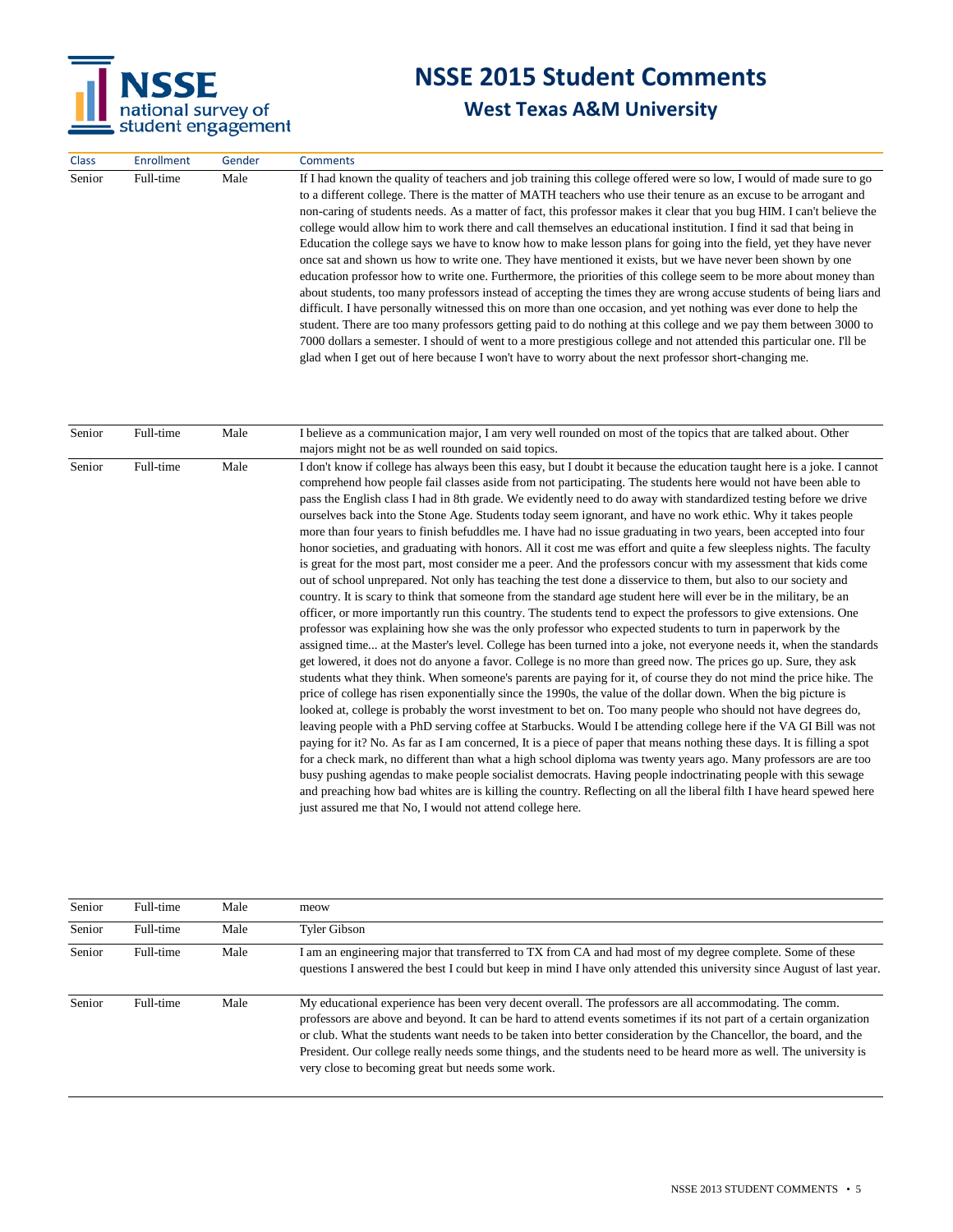

| <b>Class</b> | <b>Enrollment</b> | Gender | <b>Comments</b>                                                                                                                                                                                                                                                                                                                                                                                                                                                                                                                                                                                                                                                                                                                                             |
|--------------|-------------------|--------|-------------------------------------------------------------------------------------------------------------------------------------------------------------------------------------------------------------------------------------------------------------------------------------------------------------------------------------------------------------------------------------------------------------------------------------------------------------------------------------------------------------------------------------------------------------------------------------------------------------------------------------------------------------------------------------------------------------------------------------------------------------|
| Senior       | Not full-time     | Female | I want to commend West Texas A&M and its professors for a wonderful degree program. I have thoroughly enjoyed<br>my time at WTAMU. My only wish is that I could have attended on campus rather than online only due to distance.<br>I would have liked to have the opportunity to enjoy events and other opportunities such as sororities for women, the<br>friendships forged during college and the events offered. Thank you all so much. I find I am regretting this being<br>my last semester at WTAMU. I will be graduating this May at 50 years of age. This has indeed been the<br>achievement of my life. Thank you!                                                                                                                               |
| Senior       | Not full-time     | Female | I am a distance education student. My classes have been in the online environment. The instructors have all been<br>extremely helpful and patient with this type of learning, especially for older students that were used to sitting in the<br>classroom.                                                                                                                                                                                                                                                                                                                                                                                                                                                                                                  |
| Senior       | Not full-time     | Female | I think it would be important if the advisors and other offices that have student interaction such as financial aid,<br>registrar's office and business office were more in tune with student needs. Also, if those offices could return<br>correspondence sent by the student.                                                                                                                                                                                                                                                                                                                                                                                                                                                                             |
| Senior       | Not full-time     | Female | College tution makes it very challenging to get a proper education required in today's job market. There are not<br>enough grants and scholarships to cover the number of students trying to obtain a better education.                                                                                                                                                                                                                                                                                                                                                                                                                                                                                                                                     |
| Senior       | Not full-time     | Female | I am a single mother who works full time. I very rarely go to the campus.                                                                                                                                                                                                                                                                                                                                                                                                                                                                                                                                                                                                                                                                                   |
| Senior       | Not full-time     | Female | My two years at WT have been an awesome experience! Thank You!                                                                                                                                                                                                                                                                                                                                                                                                                                                                                                                                                                                                                                                                                              |
| Senior       | Not full-time     | Female | I am extremely pleased with the Social Work and Spanish programs at WT. My college experience has been<br>wonderful due to the amazing students, professors and other staff at the University. I would like to thank the Social<br>Work Program for giving me such amazing learning opportunities such as field work.                                                                                                                                                                                                                                                                                                                                                                                                                                       |
| Senior       | Not full-time     | Female | West Texas A & M University is the best opportunity that has happened to me. It has helped me knowledge wise<br>and to know that I can accomplish my goal of being a probation officer. I did this for my family and myself.                                                                                                                                                                                                                                                                                                                                                                                                                                                                                                                                |
|              |                   |        | Thank you West Texas A & M Universtiy                                                                                                                                                                                                                                                                                                                                                                                                                                                                                                                                                                                                                                                                                                                       |
|              |                   |        | Erica Flores                                                                                                                                                                                                                                                                                                                                                                                                                                                                                                                                                                                                                                                                                                                                                |
| Senior       | Not full-time     | Female | In the years of my attendance at WT, I have he much trouble with the way classes are offered. I hope later on, class<br>schedules and requirements are more flexible to adult students like me. I pay and hope that the university works<br>more around adult's work schedule and more considerate of their duties to their families.                                                                                                                                                                                                                                                                                                                                                                                                                       |
| Senior       | Not full-time     | Female | none                                                                                                                                                                                                                                                                                                                                                                                                                                                                                                                                                                                                                                                                                                                                                        |
| Senior       | Not full-time     | Female | WTAMU is one of the best universities in Texas that are staffed with individuals who will do what it takes to help<br>each student succeed.                                                                                                                                                                                                                                                                                                                                                                                                                                                                                                                                                                                                                 |
| Senior       | Not full-time     | Male   | It was a fine college experience for what it was. I transferred from a CC and then got to experience being bashed by<br>every professor. Not personally, but because of my ethnic, cultural, and sexual identity. It's just not cool or GOOD<br>to be a white, heterosexual man.                                                                                                                                                                                                                                                                                                                                                                                                                                                                            |
|              |                   |        | I've taken it standing up and haven't cried, complained, or retaliated. What I do think is ironic and hypocritical is<br>how we call one group of people bigots and then turn around and chastise people who were never involved in that<br>bigotry simply because they possess the same pigment of skin and cultural identification. It's sad and there needs to<br>be mutual awareness and understanding that all races, creeds, colors, and sexual orientations equally have<br>something positive to contribute to society. It does not forgive the sins of the past, however, no one alive in my age<br>group was a transgressor of those sins. We understand the atrocities committed by others, but we shouldn't be made<br>to feel guilty about it. |
|              |                   |        | I liked WT, if a friend lived in the panhandle and wanted an education I would recommend it.                                                                                                                                                                                                                                                                                                                                                                                                                                                                                                                                                                                                                                                                |
| Senior       | Not full-time     | Male   | I am an online student. It seems that some professors do not put much emphasis on online courses. Some professors<br>only post lessons and exams and do not provide any feedback. Online exams are structured very different, such as<br>some exams don't have a back button, thus one cannot review their answers before being submitted. Some exams<br>that have an essay part, only have a window about the size of the one I am typing in right nowpossibly smaller.<br>Thus it makes it difficult to type an essay.                                                                                                                                                                                                                                    |
| Senior       | Not full-time     | Male   | I'm good.                                                                                                                                                                                                                                                                                                                                                                                                                                                                                                                                                                                                                                                                                                                                                   |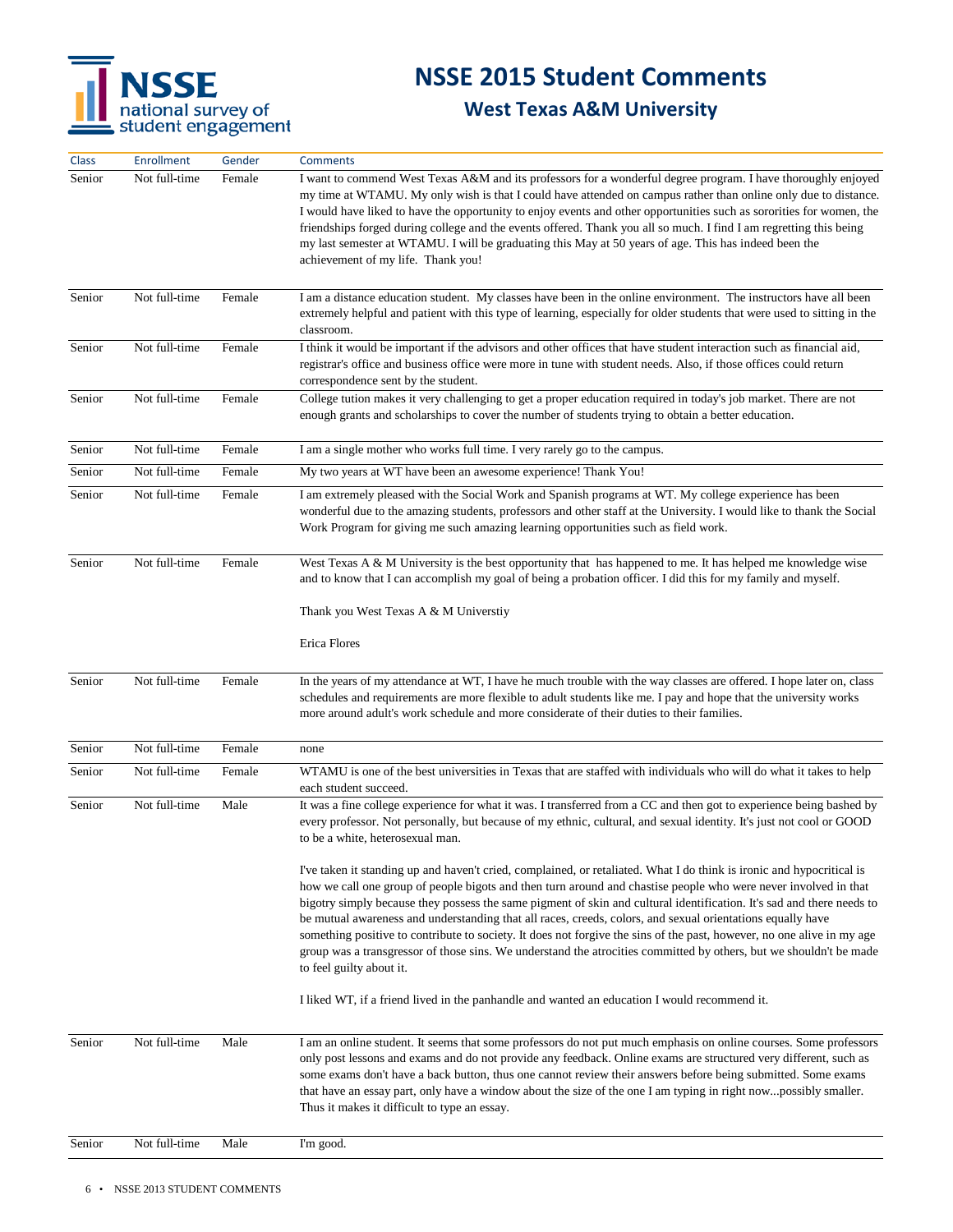# NSSE<br>
national survey of<br>
student engagement

# **NSSE 2015 Student Comments**

| Class  | Enrollment    | Gender | Comments                                                                                                |
|--------|---------------|--------|---------------------------------------------------------------------------------------------------------|
| Senior | Not full-time | Male   | Distance education student or online student. I truly like and enjoy my professors, staff and students. |
|        |               |        |                                                                                                         |
| Senior | Not full-time | Male   | I would appreciate more online class offerings. My overall experience has been good.                    |
|        |               |        |                                                                                                         |
|        |               |        |                                                                                                         |
|        |               |        |                                                                                                         |
|        |               |        |                                                                                                         |
|        |               |        |                                                                                                         |
|        |               |        |                                                                                                         |
|        |               |        |                                                                                                         |
|        |               |        |                                                                                                         |
|        |               |        |                                                                                                         |
|        |               |        |                                                                                                         |
|        |               |        |                                                                                                         |
|        |               |        |                                                                                                         |
|        |               |        |                                                                                                         |
|        |               |        |                                                                                                         |
|        |               |        |                                                                                                         |
|        |               |        |                                                                                                         |
|        |               |        |                                                                                                         |
|        |               |        |                                                                                                         |
|        |               |        |                                                                                                         |
|        |               |        |                                                                                                         |
|        |               |        |                                                                                                         |
|        |               |        |                                                                                                         |
|        |               |        |                                                                                                         |
|        |               |        |                                                                                                         |
|        |               |        |                                                                                                         |
|        |               |        |                                                                                                         |
|        |               |        |                                                                                                         |
|        |               |        |                                                                                                         |
|        |               |        |                                                                                                         |
|        |               |        |                                                                                                         |
|        |               |        |                                                                                                         |
|        |               |        |                                                                                                         |
|        |               |        |                                                                                                         |
|        |               |        |                                                                                                         |
|        |               |        |                                                                                                         |
|        |               |        |                                                                                                         |
|        |               |        |                                                                                                         |
|        |               |        |                                                                                                         |
|        |               |        |                                                                                                         |
|        |               |        |                                                                                                         |
|        |               |        |                                                                                                         |
|        |               |        |                                                                                                         |
|        |               |        |                                                                                                         |
|        |               |        |                                                                                                         |
|        |               |        |                                                                                                         |
|        |               |        |                                                                                                         |
|        |               |        |                                                                                                         |
|        |               |        |                                                                                                         |
|        |               |        |                                                                                                         |
|        |               |        |                                                                                                         |
|        |               |        |                                                                                                         |
|        |               |        |                                                                                                         |